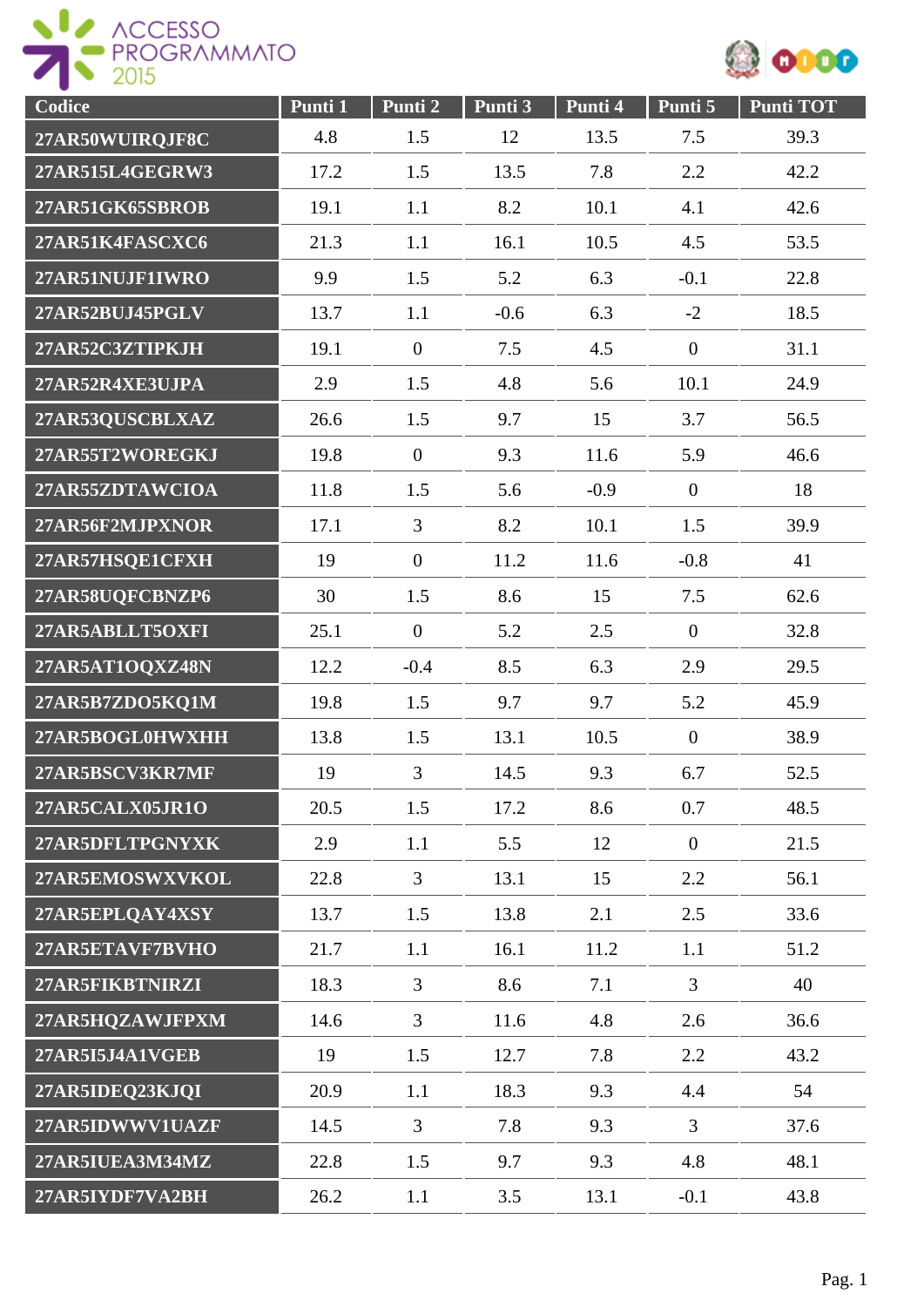



| Codice          | Punti 1 | Punti 2        | Punti 3        | Punti 4 | Punti 5          | <b>Punti TOT</b> |
|-----------------|---------|----------------|----------------|---------|------------------|------------------|
| 27AR5JLIPJUQUFJ | 23.2    | 1.5            | 9.6            | 11.2    | 10.1             | 55.6             |
| 27AR5KANQFEAAV4 | 20.9    | 3              | 18.3           | 12      | $\overline{3}$   | 57.2             |
| 27AR5L0WRBHHYGY | 19      | $-0.8$         | 15.3           | 5.9     | 0.7              | 40.1             |
| 27AR5L2IKIE8BV7 | 23.6    | 1.1            | 11.6           | 10.5    | 5.2              | 52               |
| 27AR5LPSM50GNNW | 19.8    | 1.5            | 8.9            | 11.6    | 14.6             | 56.4             |
| 27AR5LTQRAAOLCE | 13.7    | 1.5            | $-4$           | 7.4     | $-2.4$           | 16.2             |
| 27AR5LU7TIC0UTQ | 19.8    | 1.1            | 8.9            | 6.7     | 5.9              | 42.4             |
| 27AR5MRC7CKPTZO | 6.1     | $\overline{0}$ | 4.4            | 5.9     | 0.3              | 16.7             |
| 27AR5NMX8WF0FB6 | 15.6    | 3              | 5.5            | 2.5     | 4.4              | 31               |
| 27AR5NXQZ3PLGC5 | 16      | 1.5            | 9.7            | 3.7     | 2.2              | 33.1             |
| 27AR5ONMDQRFWJV | 17.1    | 1.1            | 14.6           | 8.6     | $-0.8$           | 40.6             |
| 27AR5PA4U5MIJZL | 25.1    | 1.5            | 13.1           | 2.6     | 1.8              | 44.1             |
| 27AR5PGZ80BDQQG | 15.3    | 1.5            | $\overline{3}$ | 1.5     | 2.2              | 23.5             |
| 27AR5PIOHFVOPBW | 15.2    | 1.5            | 10.4           | 13.1    | $\mathbf{1}$     | 41.2             |
| 27AR5PZ4SH8MJGD | 16.8    | $\mathbf{0}$   | 2.2            | 7.1     | 1.1              | 27.2             |
| 27AR5Q4GH4ZWIUV | 17.1    | 1.5            | 8.9            | 0.6     | 1.8              | 29.9             |
| 27AR5QQNYJ6YKOZ | 18.7    | 1.5            | 3.7            | 1.4     | 2.6              | 27.9             |
| 27AR5QWPVUDWLSQ | 19.8    | 1.5            | 14.6           | 7.5     | 4.1              | 47.5             |
| 27AR5RFSU8UDWHR | 22.8    | $-0.8$         | 8.1            | 6.3     | 1.5              | 37.9             |
| 27AR5SETLJVLD87 | 15.3    | 1.5            | 5.6            | 7.8     | 0.7              | 30.9             |
| 27AR5T4IH71TBZI | 7.3     | 3              | 10.8           | 2.9     | $\overline{4}$   | 28               |
| 27AR5TNNTOLL7US | 21.7    | 1.5            | 16.1           | 10.1    | 2.2              | 51.6             |
| 27AR5TRDJVQI2LN | 10.3    | $\mathbf{0}$   | 11.9           | 7.4     | $-0.8$           | 28.8             |
| 27AR5UCXHZ7PO31 | 20.9    | 1.5            | 14.2           | 12      | 4.1              | 52.7             |
| 27AR5UTS4RO6IAQ | 15.3    | 1.5            | 9              | 10.5    | 1.1              | 37.4             |
| 27AR5VBDFEVJ57H | 16.7    | $-0.4$         | 8.1            | 9.3     | 0.6              | 34.3             |
| 27AR5VG12FK2ILW | 9.6     | 1.1            | 8.6            | 6.7     | $-2$             | 24               |
| 27AR5VG2BBPZ02O | 24.3    | 1.5            | 5.6            | 4.8     | 7.5              | 43.7             |
| 27AR5W56ZUODUWW | 10.8    | $\mathbf{0}$   | 4.1            | 7.1     | $\boldsymbol{0}$ | 22               |
| 27AR5WIXZJCDVSI | 18      | 1.5            | 14.6           | 8.6     | 6                | 48.7             |
| 27AR5WTQBEGGZGA | 18.3    | $\mathfrak{Z}$ | 5.2            | 2.5     | 3                | 32               |